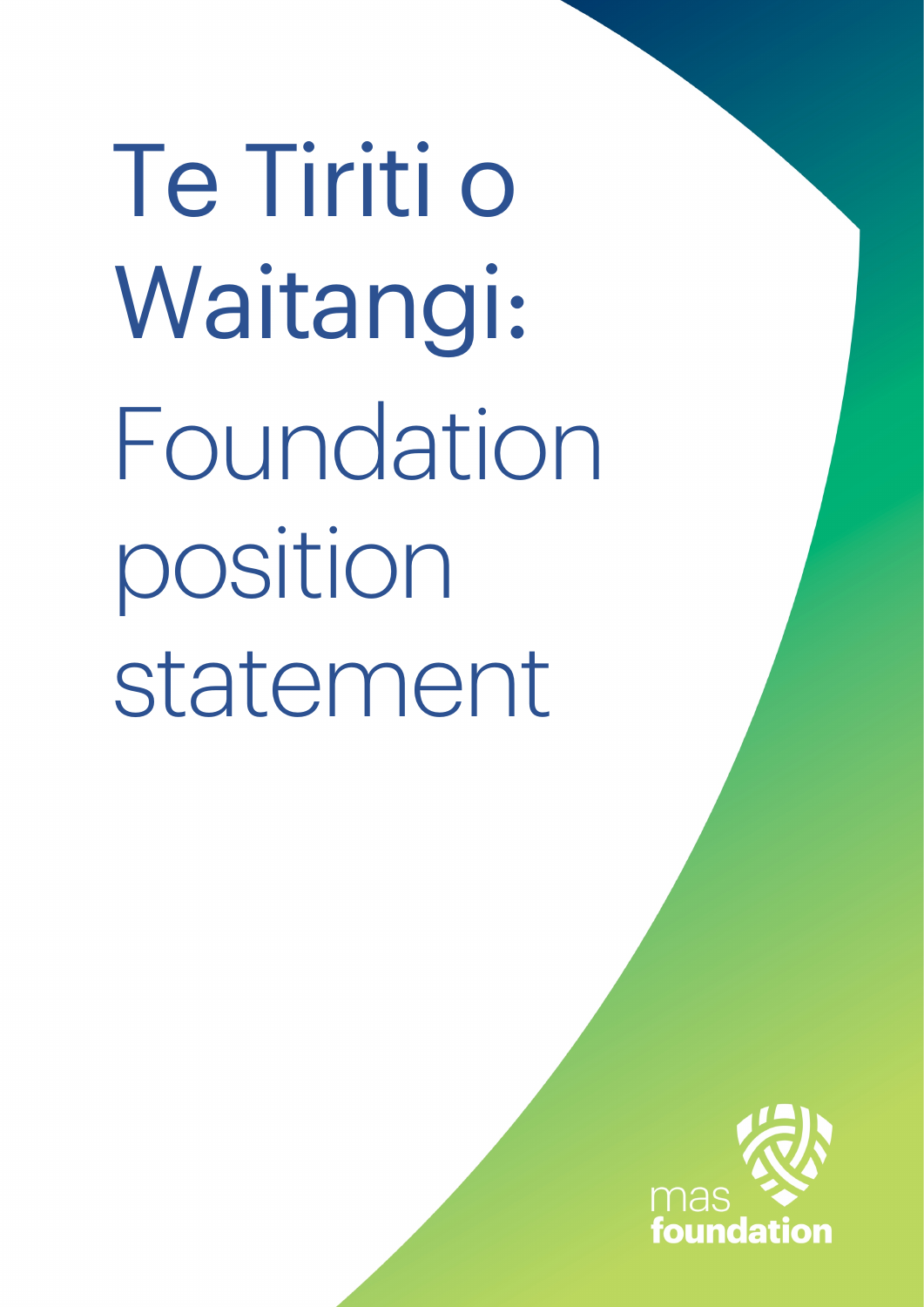## **Contents**

| Section 01 Our Intent                |  |
|--------------------------------------|--|
| <b>Section 02 Articles</b>           |  |
| Section 03 Ritenga Māori Declaration |  |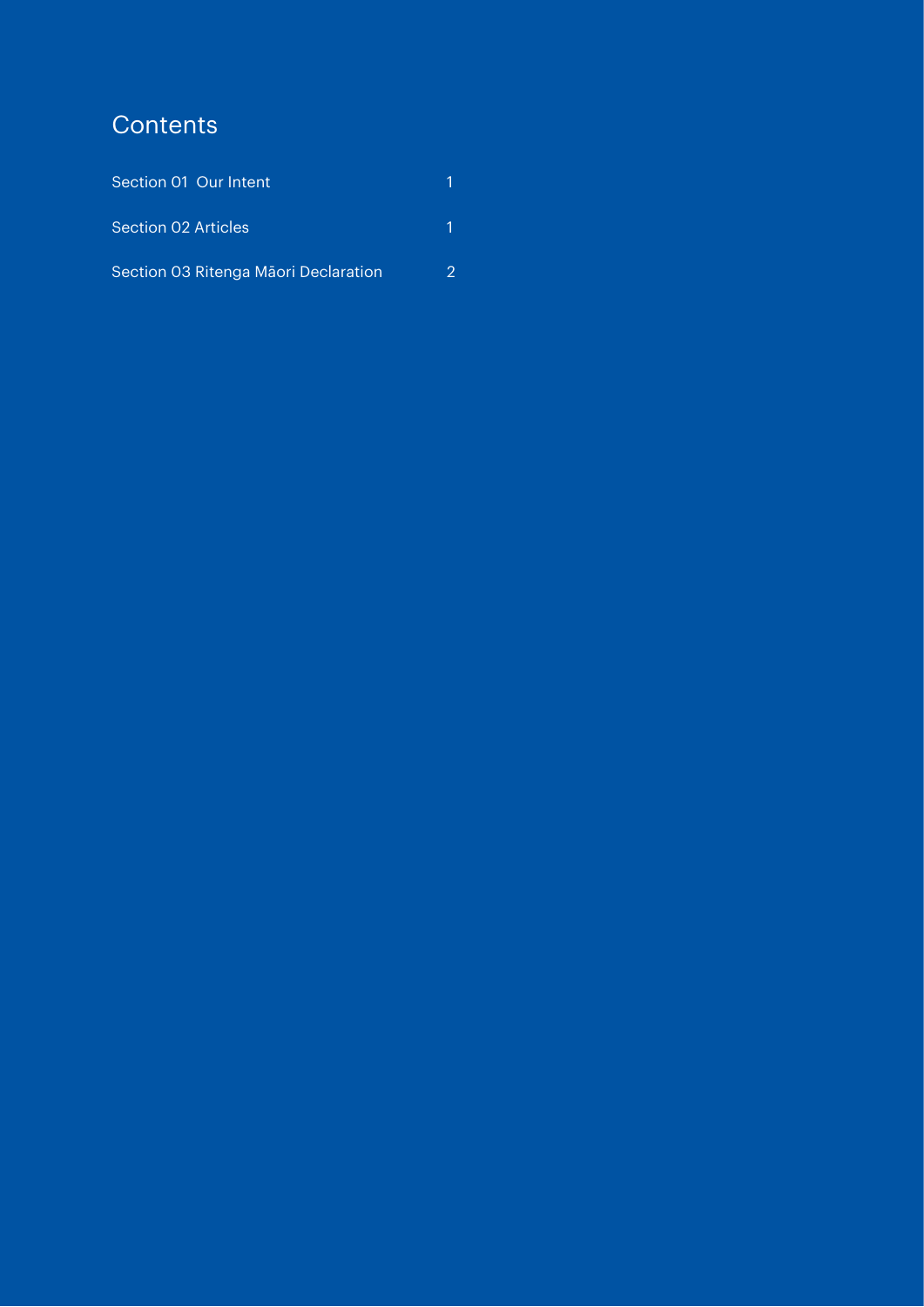### Section 01 Our Intent

E ngā mana, e ngā reo, e ngā kārangatanga. Tēnā koutou katoa.

MAS Foundation will actively and honourably implement Te Tiriti o Waitangi, through its role, scope, and function, as a responsible 'citizen' of Aotearoa New Zealand.

The MAS Foundation recognises that Te Tiriti o Waitangi is a founding document of Aotearoa New Zealand. We also recognize that as a responsible 'citizen' of Aotearoa New Zealand, we have many obligations opportunities to implement Te Tiriti actively and honourably through our role, scope, and function.

Te Tiriti is interpreted via its Articles and the Principles. We agree that the Articles and Principles support meeting tangata whenua rights and needs.

## Section 02 Articles

Te Tiriti o Waitangi has three Articles and the Ritenga Māori Declaration. These articles and the declaration underpin our obligations and opportunities.

#### Article 1: Kāwanatanga

This article reflects tangata whenua's agreement to enable tangata Te Tiriti to govern in Aotearoa New Zealand. In return, there was a promise to protect Māori culture and to enable Māori to live as Māori in Aotearoa, Aotearoa New Zealand. This article can be practised through kaitiakitanga (stewardship) of systems<sup>1</sup> and practicing governance in honourable and Rangatira-to-Rangatira ways.

The Foundation, as a responsible 'citizen' of Aotearoa, can play a role as a kaitiaki of its philanthropy system and ensure positive impact for tangata whenua, and all New Zealanders. The Foundation accepts this responsibility and opportunity.

#### Article II: Tino Rangatiratanga

This article recognises the importance of tangata whenua authority and autonomy. This article can be practised through supporting Māori to exercise authority over their self-determined wellbeing. The Foundation can make sure it supports tangata whenua mana motuhake and tino rangatiratanga through its investment role and partnering approach. The Foundation accepts this responsibility and opportunity.

#### Article III: Ōritetanga

This article requires equitable outcomes for tangata whenua. This article can be practised by ensuring that roles and functions prioritise achieving equity of access, experience, and outcomes for tangata whenua. The Foundation can make sure it prioritises equity in its investment approach. The Foundation accepts this responsibility and opportunity.

<sup>1</sup> Ministry of Health (2020) Whakamaua Māori Health Action Plan 2020-2025. Ministry of Health: Wellington.